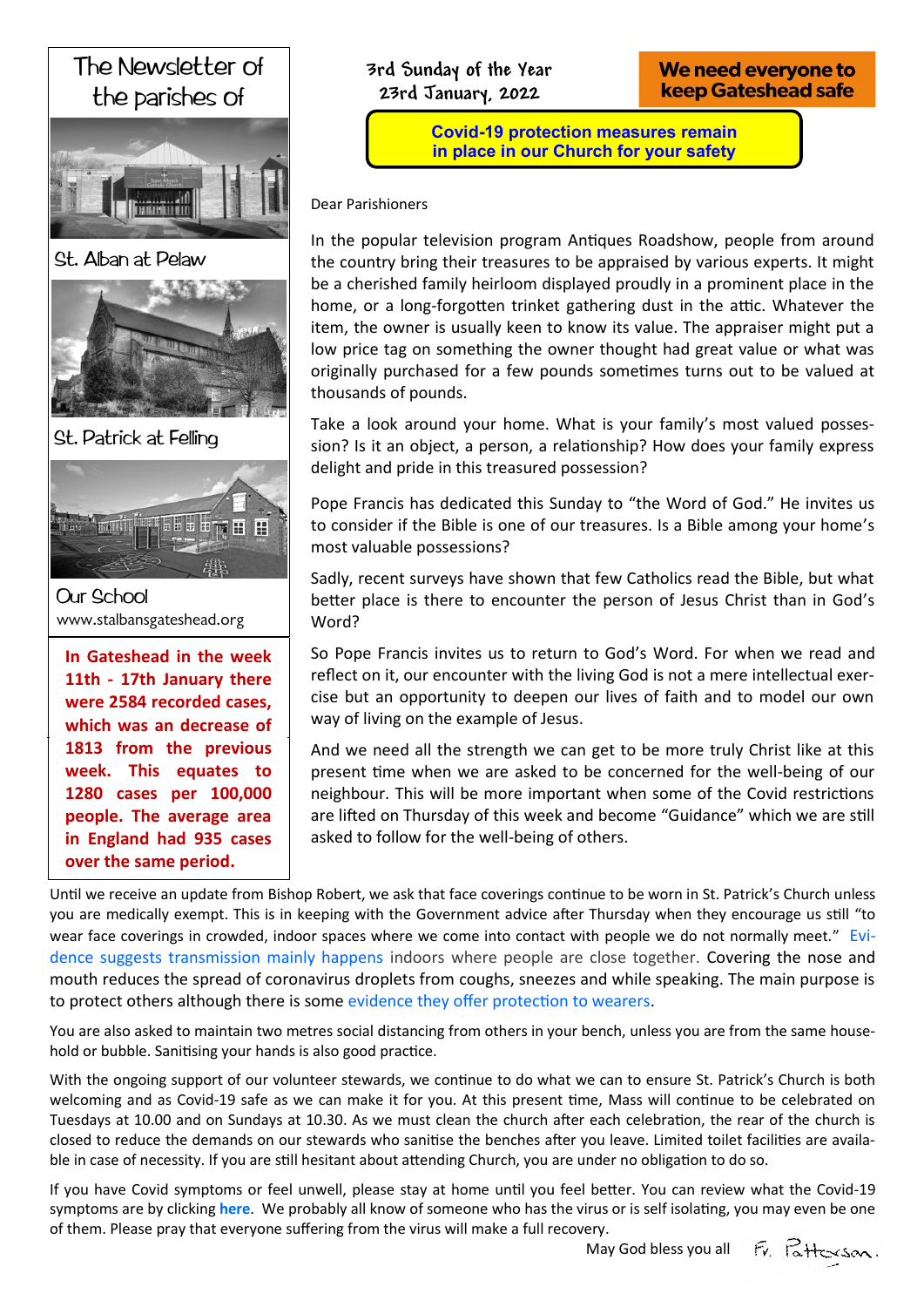# **Mass to view on line**

Mass is live streamed from our Cathedral on a Sunday. Visit the [Cathedral website.](https://www.youtube.com/channel/UC12EvW0Eqg-cFTh5i2y_EQw)

Alternatively, you may like to follow Mass from the [Holy Name, Jesmond.](https://www.youtube.com/channel/UCnVss0mkVR2GKS5VPJOEsDA) Visit the website for Mass times this week.

## **Mass Intentions**

With the exception of Sunday and Tuesday, Fr. Patterson will celebrate Mass privately during the week remembering the following Intentions. *Face coverings must be worn when attending Church*, *unless you are medically exempt.*

Monday: George and Evelyn May Craig **Tuesday**: **10.00 in St. Patrick's Church:** Ellen Farrell Wednesday: Private Intention (NF) Thursday**:** The sick, their families, NHS staff & Care Workers Friday**:** Denis Patrick Lenehan Saturday: Fr. Patterson's intentions **Sunday**: **10.30 in St. Patrick's Church**: For the intentions of all our parishioners

When you are unable to celebrate Mass in Church, you may wish to make this act of spiritual communion:-

*Lord Jesus, I believe that you are present in the most Blessed Sacrament. I love you above all things and I desire to receive you into my soul. Since I cannot now receive you sacramentally, come at least spiritually into my heart. I embrace you as if you were already there and unite myself wholly to you. Never permit me to be separated from you. Amen.*

#### **Please keep in your prayers:**

- all our parishioners who are sick, housebound or in hospital.
- all those near and dear to us whose memories we cherish at this time especially Lindsay Bradley, George Craig, Denis Patrick Lenehan and Patsy Rafferty
- and Celia Morley who has died. May she rest in peace.



#### **Let us pray**

153,490 people have died of the coronavirus in our country

As of Fri 21st Jan

May they rest in Peace Gracious God, as we remember before you all those people who have died from the coronavirus, surround us and all who mourn with your compassion. Be gentle with us in our grief, protect us from despair and give us grace to persevere and face the future with hope. We make this prayer in Jesus Christ our risen Lord. Amen.



#### **A Prayer for Carers, Nurses and Doctors**

Lord Jesus, who healed the sick and gave them new life, be with doctors, nurses and carers, as they act as agents of your healing touch. In desperate times, keep them strong yet loving; and when their work is done, be with them in their weariness and in their tears. Amen.

# **A Prayer for Christian Unity -** in this week of prayer for Christian Unity

God of every nation, creator of every human life, the Lord Jesus Christ has been made manifest in human history by becoming one of us and one with us. The solidarity of God with created humanity calls us to a life of solidarity with the homeless, the refugee, the weakest and the rejected. Help your Church to be a light for unity within itself and a beacon of hope for all humanity. We ask this through Jesus Christ, who with you and the Holy Spirit reign as God for ever and ever. Amen

# **Your ongoing financial support is welcomed and needed**

Fr. Patterson continues to be grateful for your offerings during these difficult times and is especially grateful to those parishioners who regularly contribute to parish funds by standing order helping us meet the regular financial commitments of our churches.

*The details for standing orders and cheques are*



For St. Patrick's HSBC Bank Account name: DHN Felling St Patrick Sort code: 40-34-18 Account No: 52010453

For St. Alban's HSBC Bank Account name: DHN Pelaw St Alban Sort code: 40-34-18 Account No: 92010984

You may bring your envelopes to Mass on Tuesdays or Sundays or drop them through the presbytery letterbox. **For security reason, envelopes should not be put through the letterbox of St. Alban's Presbytery.**